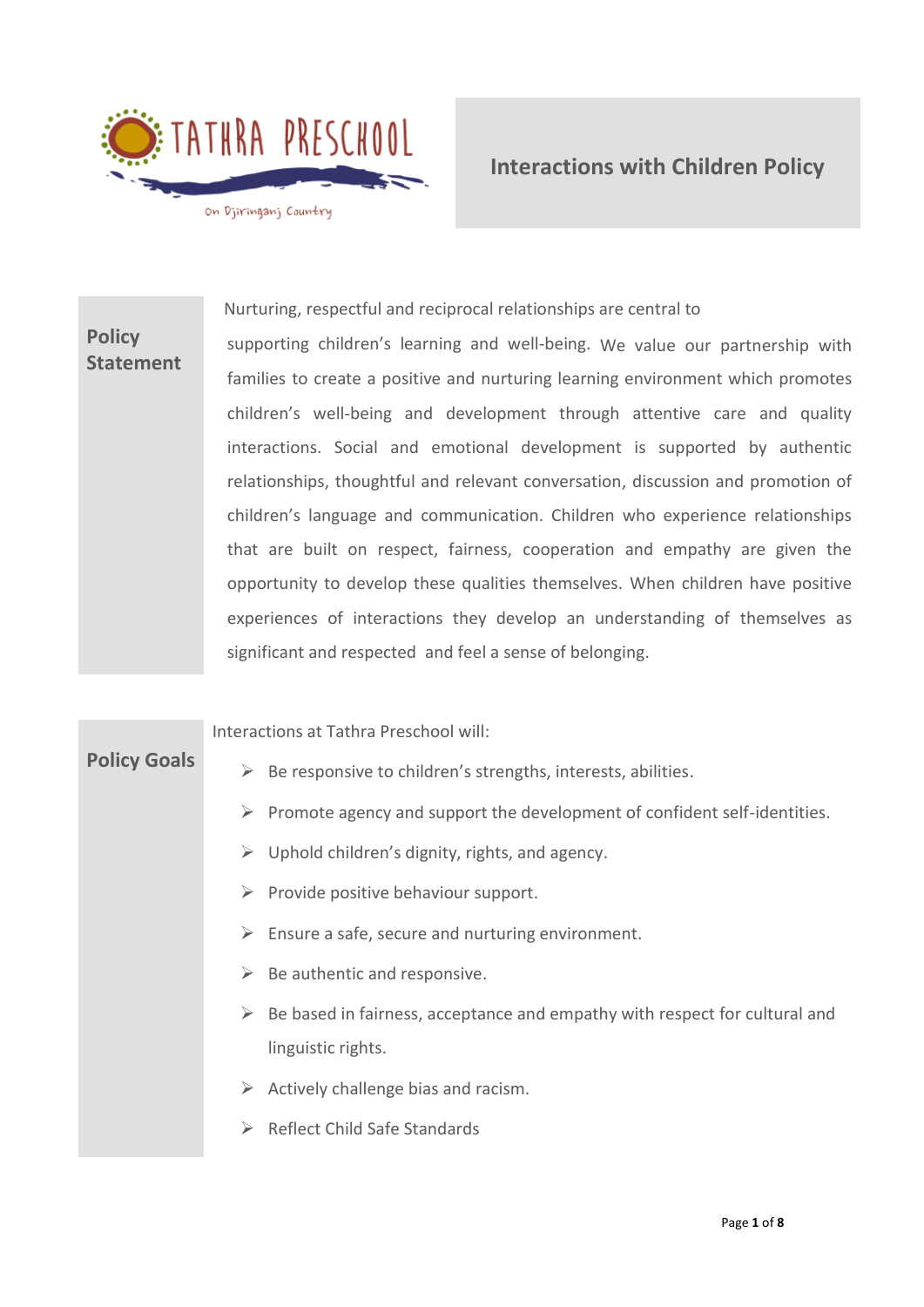# **Strategies: How will it be done?**

### **Children's Rights**

Interactions with children will reflect the ECA Code of Ethics in action. Interactions will:

- $\triangleright$  Act in the best interests of all children
- $\triangleright$  Create and maintain safe, healthy, inclusive environments that support children's agency and enhance their learning.
- ➢ Inform a meaningful curriculum to enrich children's learning, balancing child and educator-initiated experiences.
- $\triangleright$  Ensure childhood is a time for being in the here and now and not solely about preparation for the future.
- $\triangleright$  Collaborate with children as global citizens in learning about our shared responsibilities to the environment and humanity
- $\triangleright$  Value the relationship between children and their families and enhance these relationships through our practice.
- $\triangleright$  Ensure that children are not discriminated against on the basis of gender, sexuality, age, ability, economic status, family structure, lifestyle, ethnicity, religion, language, culture, or national origin.
- $\triangleright$  Negotiate children's participation in research, by taking into account their safety, privacy, levels of fatigue and interest.
- $\triangleright$  Respect children as capable learners by including their perspectives in teaching, learning and assessment.
- $\triangleright$  Safeguard the security of information and documentation about children, particularly when shared on digital platforms.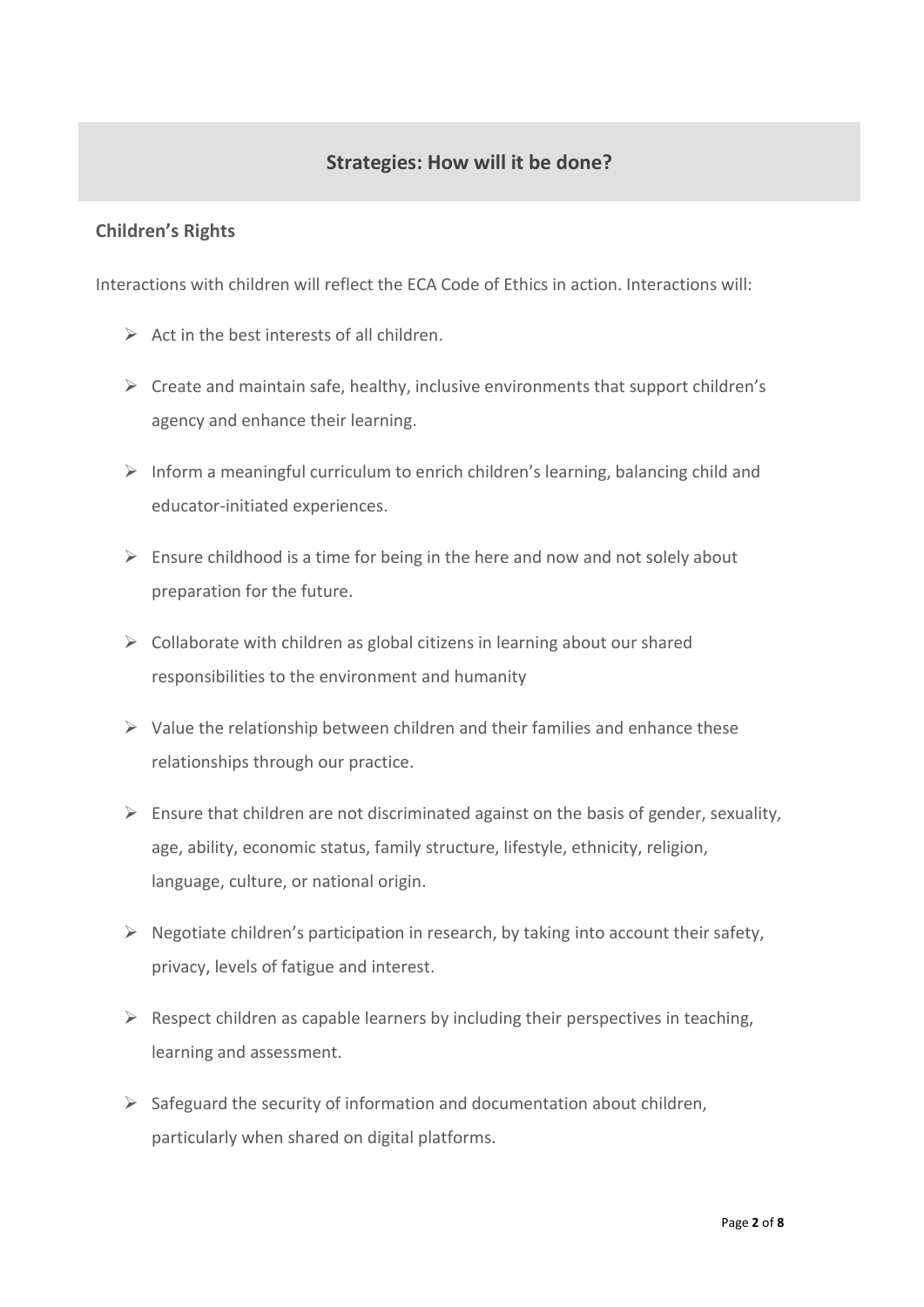### **Family and Cultural Values**

We recognise families as children's first and most important teacher and respect their right to make decisions about their children.

- $\triangleright$  Listen to and learn with families.
- ➢ Engage in shared decision making, planning and assessment practices in relation to children's learning, development and wellbeing
- $\triangleright$  Develop respectful relationships based on open communication which empower families, promote engagement and build a strong sense of belonging.
- $\triangleright$  Respect and respond to the uniqueness of each family, their circumstances, culture, family structure, customs, language, beliefs and kinship systems.
- $\triangleright$  Respect families' right to privacy and maintain confidentiality.

### **Role Modelling**

Educators model positive interactions when they:

- $\triangleright$  Show care, empathy and respect for children, educators and staff and families
- $\triangleright$  Learn and use effective communication strategies.

### **Principles for Behavioural Management**

"A positive approach to guiding children's behaviour builds s children's confidence and self-esteem and is based on the development of caring, equitable and responsive relationships between educators and children "(Guide to the National Quality Standard 2011, p125). This policy reflects our "Guiding Children's Behaviour" Policy.

- $\triangleright$  Staff respect individual children's needs and differences in age, ability and experience regarding issues surrounding behaviour. Working in partnership with each family is key when negotiating strategies with parents to suit the needs of individual children.
- ➢ As needed children and staff will negotiate and determine boundaries and rules.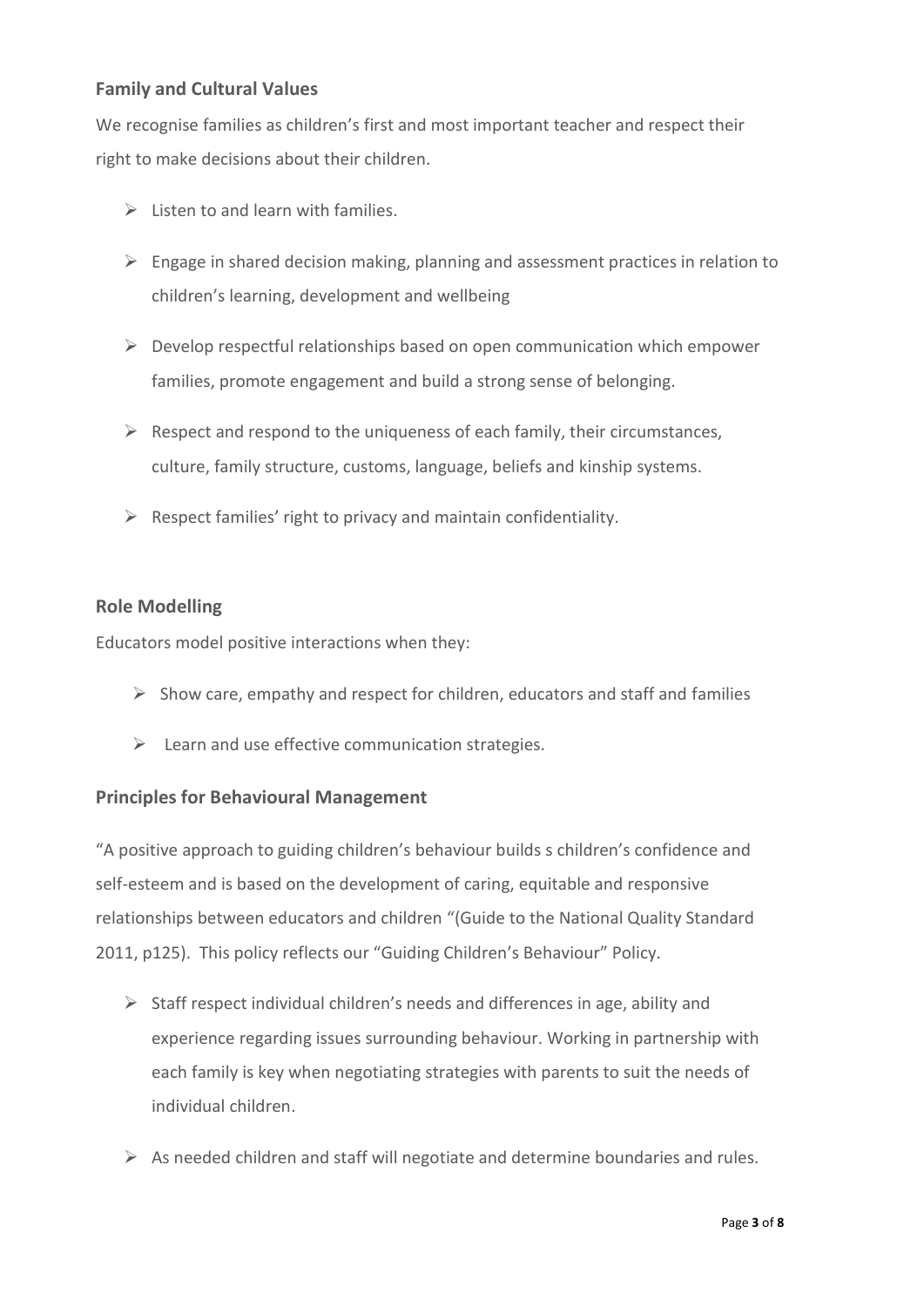- ➢ As needed children and educators will negotiate and determine boundaries and form agreements in relation to expectations for how we treat each other and our preschool.
- $\triangleright$  As needed teachers will develop Individual Learning Plans in collaboration with families for referral, funding and or behavioural management purposes.
- ➢ Children are never shamed.
- $\triangleright$  Support and teach skills that build children's self-control and regulation through positive role modelling, compassion and understanding.

### **The Role of Staff**

In response to challenging behaviour, staff:

- $\triangleright$  Will recognise the situation as an opportunity to help the child develop skills, including their language and communication, attention and working memory, emotion and self-regulation, cognitive flexibility and social thinking skills.
- $\triangleright$  Use intentional teaching to promote prosocial skills, role model and practice how to use them.
- ➢ Redirect the child or remove the child from the situation if necessary.
- $\triangleright$  Advise children of the consequences of continuing with the behaviour.
- $\triangleright$  Explain to children how their behaviour made others feel.
- $\triangleright$  Actively listen to children's feelings and discuss the skills to use in future.
- $\triangleright$  Help children to return to play.

### **Role and Responsibilities**

#### **Approved Provider**

 $\triangleright$  Ensure all staff have access to relevant professional development.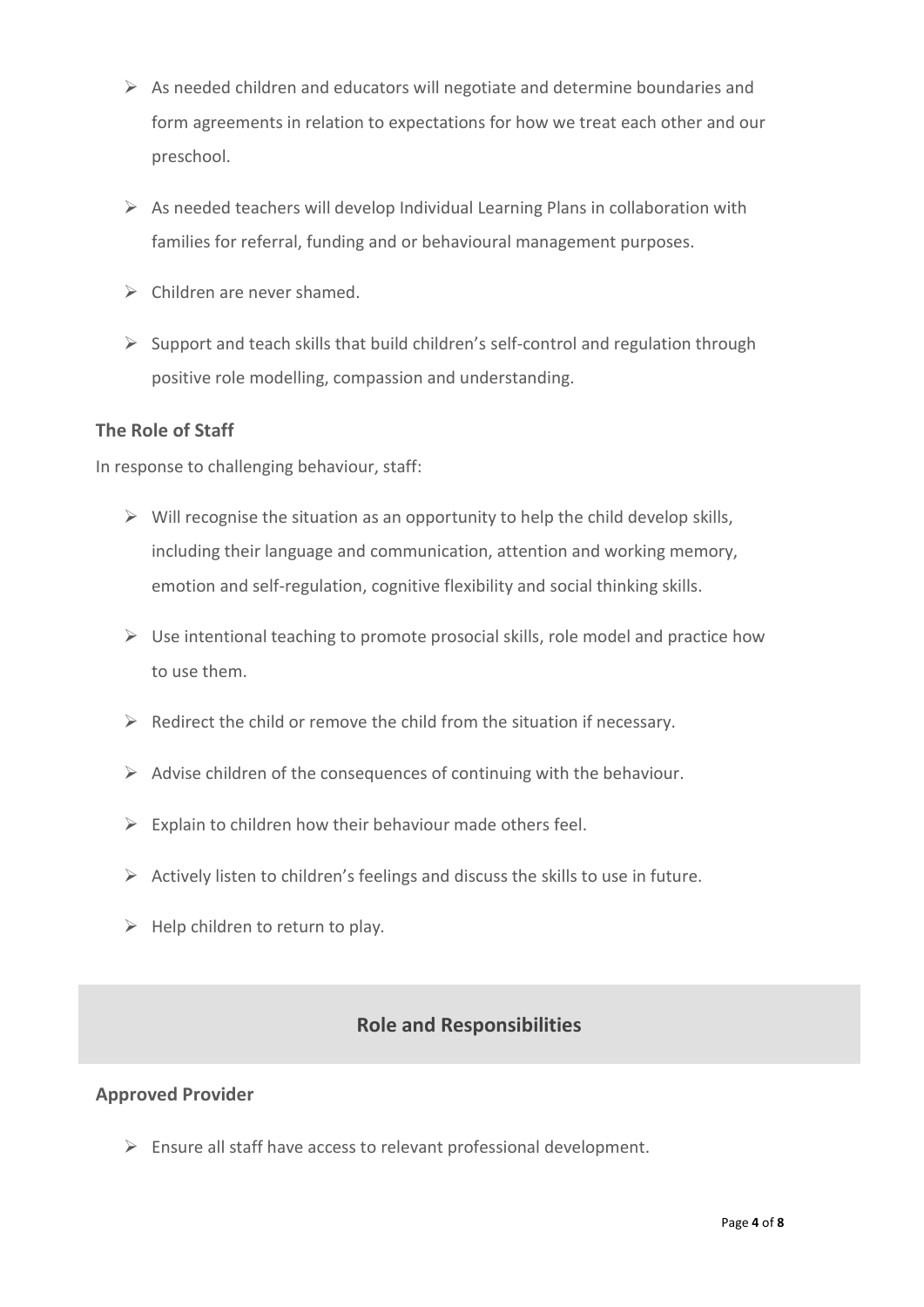- $\triangleright$  Ensure the educational program contributes to the development of children who have a strong sense of wellbeing and identity, and are connected, confident, involved and effective learners and communicators (Regulation 73).
- $\triangleright$  Ensure that the Nominated Supervisor and all staff members at the service who work with children are aware that it is an offence to subject a child to any form of corporal punishment, or any discipline that is unreasonable or excessive in the circumstances (National Law: Section 166).
- $\triangleright$  Inform the Regulatory Authority in writing, within 24 hours of receiving a notifiable complaint (Section 174(2), Regulation 176(2)(b)).
- $\triangleright$  Inform the Regulatory Authority in writing within 24 hours of a serious incident occurring at the service (Section 174, Regulation 176).

### **Nominated Supervisor**

- $\triangleright$  Guide professional development and practice to promote interactions with children that are positive and respectful.
- $\triangleright$  Establish practice guidelines that ensure interactions with children are given priority and those interactions are authentic, just and respect difference.
- $\triangleright$  Ensure all staff are aware of Tathra Preschool expectations regarding positive, respectful and appropriate behaviour, and acceptable responses and reactions when working with children and families.
- $\triangleright$  Consider the size and composition of groups to ensure all children are provided with the best opportunities for quality interactions and relationships with each other and with adults at the service.
- $\triangleright$  Develop and implement educational programs, in accordance with an approved learning framework, that are based on the developmental needs, interests and experiences of each child, and take into account the individual differences of each child.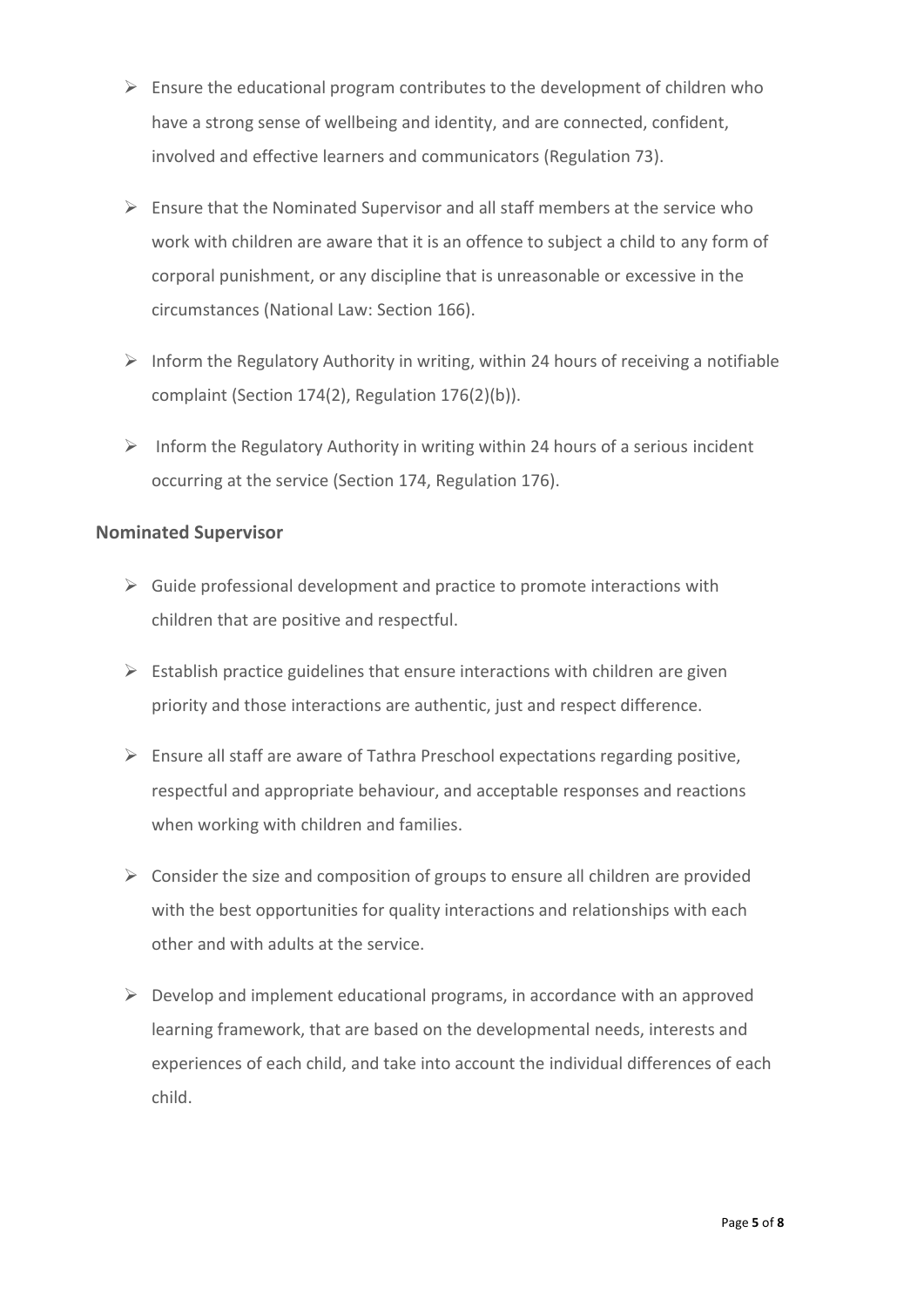- $\triangleright$  Ensure that staff provide education and care to children in a way that encourages children to express themselves and their opinions and allows children to undertake experiences that develop self-reliance, agency and self-esteem.
- ➢ Under section 166 of the Education and Care National Law, a staff member, nominated Supervisor and Approved Provider may receive a penalty for up to \$10,000 (up to \$50,000 in the case of Approved Provider) for subjecting a child to any form of corporal punishment or any discipline that is unreasonable in the circumstances.

### **Early Childhood Educators**

- ➢ Offer positive guidance and encouragement towards acceptable behaviour.
- $\triangleright$  Ensure that routines such as toileting, nappy change and rest times are used for positive one to one interaction with children.
- $\triangleright$  Actively engage in routines such as mealtimes and rest times to engage with children and provide a positive role model.
- $\triangleright$  Genuinely seek children's input, respect their ideas and take their suggestions on board.
- $\triangleright$  Form warm relationships with each child and build trusting attachments which provide a secure base for their exploration and learning.

### **Families will**

- $\triangleright$  Become familiar with this policy via enrolment orientation and have access to the policy via Preschool Handbook and website.
- $\triangleright$  Comply with this policy
- $\triangleright$  Engage in open communication with staff about their child
- $\triangleright$  Inform staff of events or incidents that may impact on their child' behaviour at the preschool (e.g. moving house, a new sibling).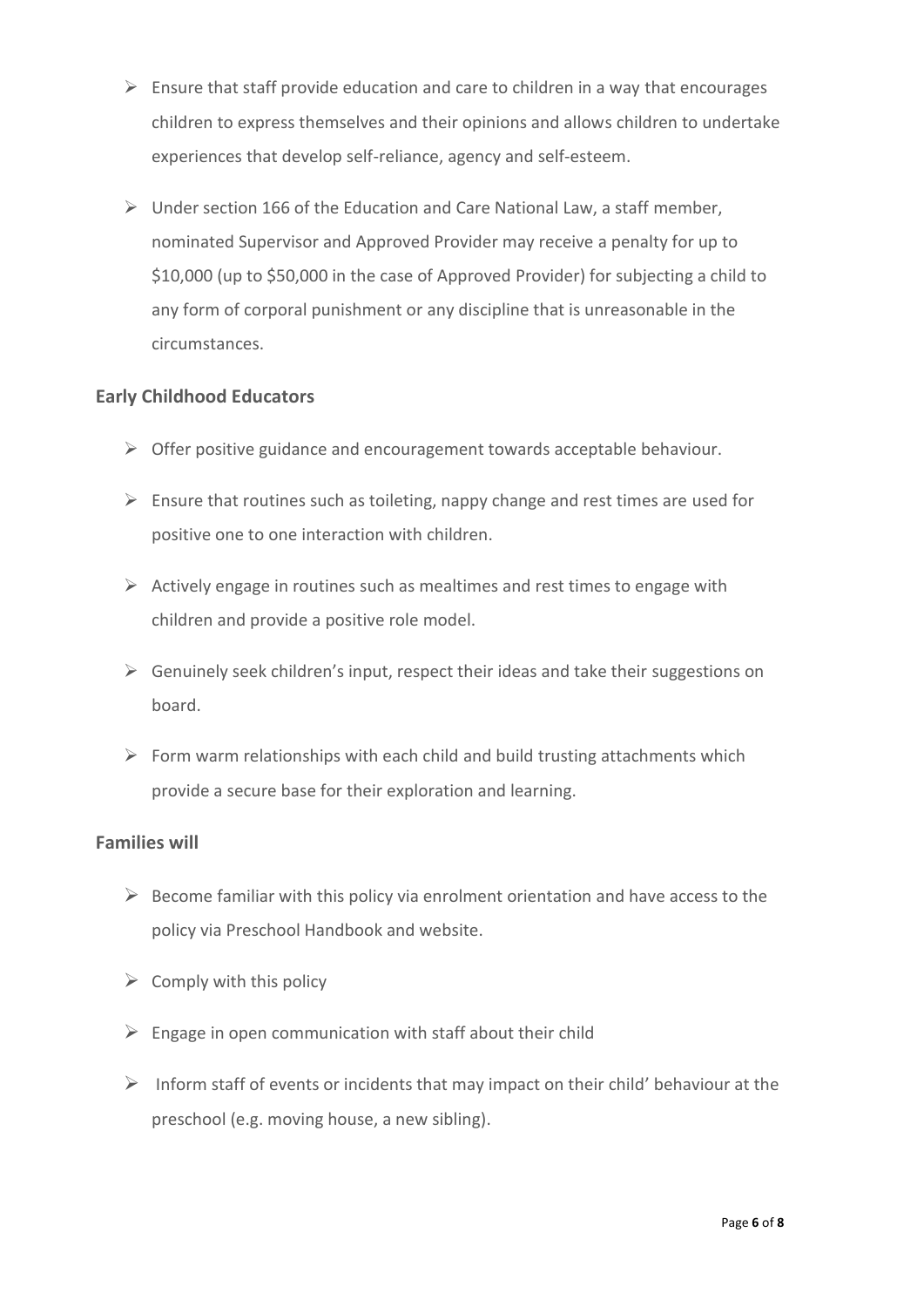- $\triangleright$  Inform staff of any concerns regarding their child's behaviour or the impact of other children's behaviour.
- $\triangleright$  Work collaboratively with staff and other to develop or review a individual behaviour guidance plan for their child, where appropriate

### **Monitor, Evaluation and Review**

Interactions between educators and children are genuine, positive and responsive and based on respect, fairness, acceptance, co-operation and empathy. This is evident in conversations, communication, pedagogy, and planning for children and families

This policy will be monitored to ensure compliance with legislative requirements and unless deemed necessary through the identification of practice gaps, the service will review this Policy every two years.

Families and staff are essential stakeholders in the policy review process and will be given opportunity and encouragement to be actively involved.

In accordance with R. 172 of the Education and Care Services National Regulations, the service will ensure that families of children enrolled at the service are notified at least 14 days before making any change to a policy or procedure that may have significant impact on the provision of education and care to any child enrolled at the Preschool; a family's ability to utilise the service; the fees charged or the way in which fees are collected

# **Relevant Legislation**

- ➢ Education and Care National Law Act 2010: Sections 166, 167
- ➢ Education and Care National Regulations: 73, 74, 155, 156, 157, 168(2)(j
- ➢ Children and Young Persons (Care and Protection) Act 1998
- ➢ Commission for Children and Young People Act 1998
- ➢ Disability Discrimination Act 1992 (Cth)